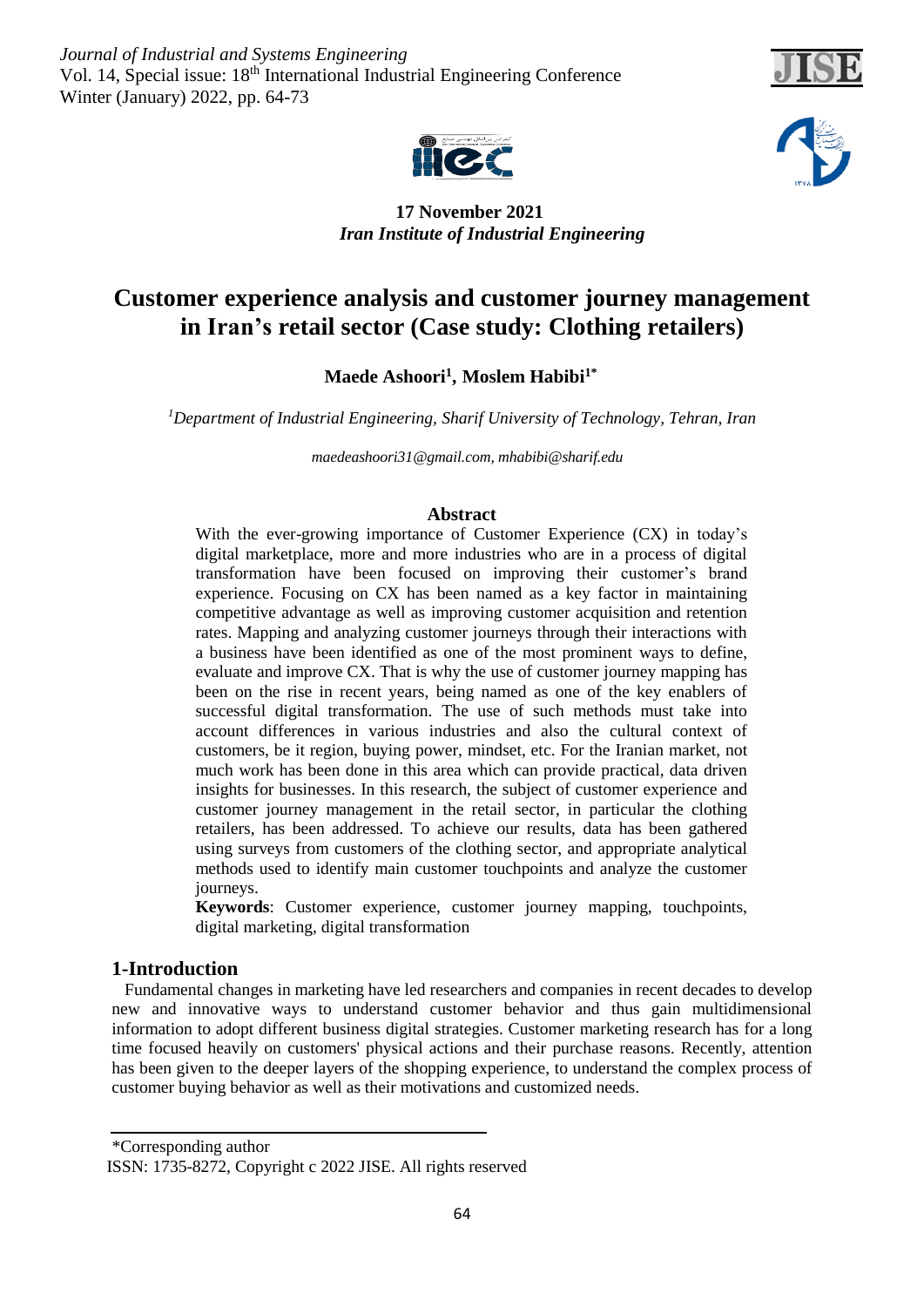In general, since people's personal and global needs and demand have changed, traditional methods must be re-evaluated to succeed in this market (Blythe & Sethna, 2013). Some authors have gone on to claim that the customer experience is the main way to gain competitive advantage in today's markets (B. Joseph Pine II & James H. Gilmore, n.d.; Meyer & Schwager, 2007).

 Despite the popularity of the customer experience concept among marketers and business **s**pecialists, activities and applied research in this field with data-driven insight based on customers as the core of any business - needs to be expanded. Due to the importance of this issue, in the present study, the focus is on the clothing retail industry (i.e., apparel industry) in Iran. It is important to note that this research focuses not on a particular brand or business; rather, the gathered data captures customer sentiment on buying habits in the clothing sector at large. The purpose of this research is to identify & extract customer touchpoints and map their shopping journey by means of obtaining customer information on buying habits directly from them, via surveys, and performing appropriate analytic methods. By having a customer journey map that reflects customers' experiences, managers and executives of related businesses can make strategic decisions to improve the customer experience and increase customer loyalty, which will benefit the business in the long run.

 For this purpose, a public online questionnaire was prepared and published and after collecting a sufficient numbers of answers from the clothing retailer's customers, the obtained results have been evaluated. For this, clustering algorithms has been used to identify and segment customers and their journeys. After this stage, the customer touchpoints in each segment of the customer journey are identified helping to extract the key components of the complete customer journey map. This is also used to analyze customer buying behavior in the retail sector.

 The structure of this article is as follows: in the first part, the research background including articles and books covering different dimensions of the concepts under discussion are presented. In the second part, the research method is discussed. Then, in the third section, our findings are presented and analyzed. At the end, the conclusion of the discussion is presented as well as the limitations of the present research, alongside suggestions for the future development of this subject.

### **2- Literature review**

#### **2-1-Customer experience**

 Meyer and Schwager (2007) have described the customer experience as an internal or mental response of the customer to any direct or indirect contact with the company or brand. The shopping experience should be considered as a sequence of events that involve customers and engage them in a custom event to create a valuable and memorable encounter for them (Norton & Pine, 2013). According to Berry et al. (2002), to make full use of experience, organizations must manage the emotional component of experiences with the same rigor that they use to manage products and services. Roggeveen et al. (2020) have introduced DAST framework (design–ambient–social– trialability) for retail atmospherics that encompass not only the in-store experience but also out-ofstore experience that the retailer can control or influence which is useful to expand understanding of touchpoints that a customer may encounter during a journey because as Ismail (2011) states the store atmosphere contributes to arouse emotions affecting how customers approach the brand and their perception of the customer experience. Lemon and Verhoef (2016) consider customer evaluation of his experience to be effective on key outcomes such as customer satisfaction, customer loyalty, word of mouth, customer profitability, and customer lifetime value. Also cognitive and emotional components of customer experience have a positive effect on repeat purchase intention (RPI) indicator (Tyrväinen et al., 2020). Therefore, organizations that are able to skillfully manage their entire experience have many benefits; including: increase in customer satisfaction, costs reduction, revenue and also an increase in employee satisfaction. (Duncan et al., 2013). Metsola (2018) introduced customer experience management specifically as an efficient way to increase competitive advantage that focuses on customer feedback. Mosquera et al. (2017) have stated that retailers should focus on two main aspects in relation to the customer experience and its management: 1) creating a comprehensive customer experience and 2) effective investment in technology. We must keep in mind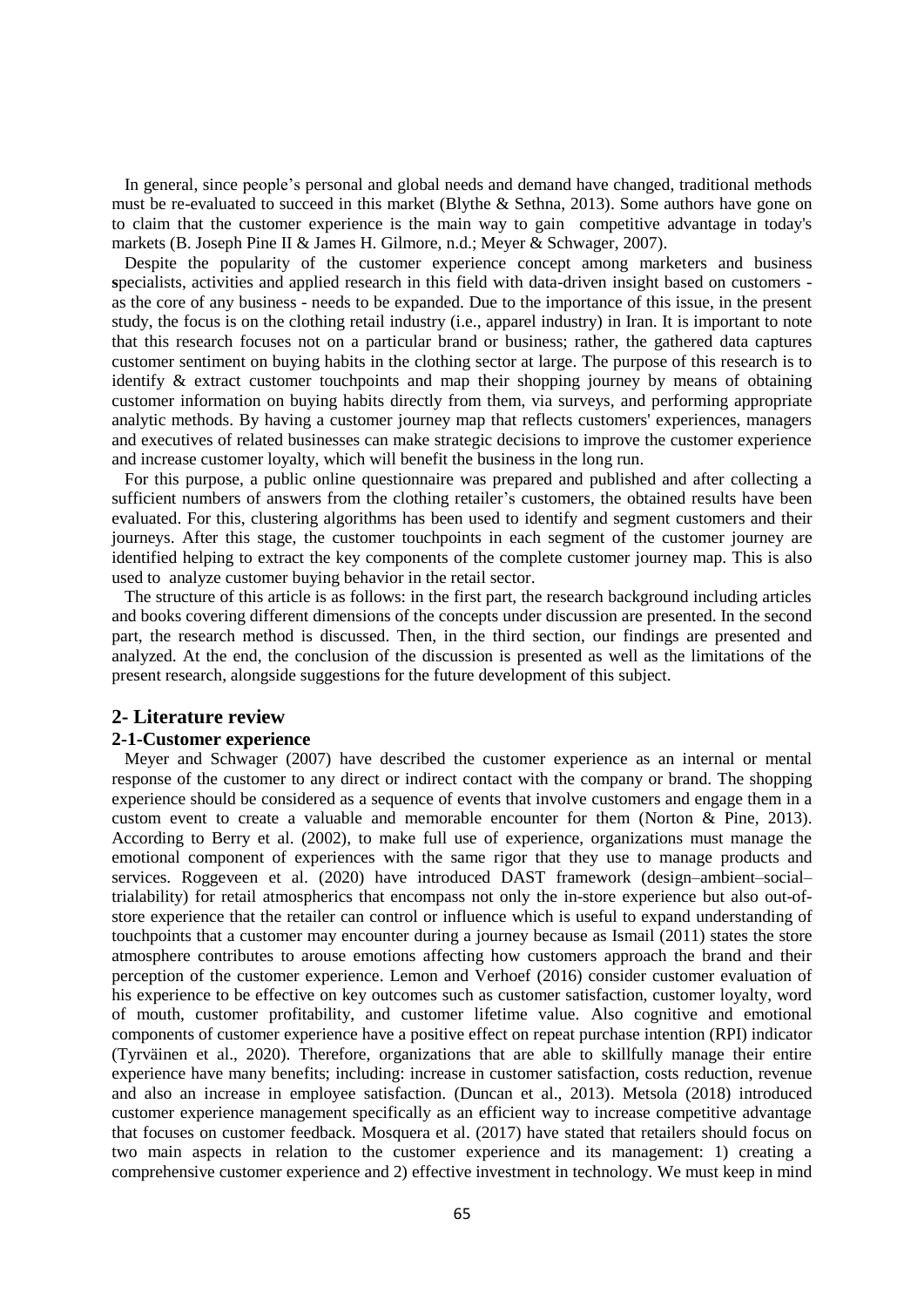that CX is a multidimensional concept that focuses on the customer's cognitive, emotional, behavioral, sensory and social responses to company proposals throughout the customer journey (Gentile et al., 2007).

## **2-2-Customer journey**

Metsola (2018) defines customer journey as a description of the customer experience in which different customer touchpoints are identified. This journey includes all customer interactions on all channels, devices and touchpoints at all stages of the customer life cycle. Customer journey reflects the customer's perspective and experiences and includes all service-related activities specifically from the customer's perspective (Zomerdijk & Voss, 2010). Grewal and Roggeveen (2020) considers customer journey management to include understanding and managing the customer experience during the shopping process. In order to form a proper understanding of customer journey management, it is necessary to understand the importance of the social, cultural, and political factors that influence the customer journey. Also, for today's digital firms, the important role of technology should not be neglected.

# **2-3-Customer journey map**

The process of analyzing and depicting customer journeys and their components is often referred to as customer journey mapping. It is mentioned in a study that there are several tools and frameworks for visualizing customer journeys, the most important of which is the customer journey map, which is also called the customer experience map and the customer journey canvas (Rosenbaum et al., 2017). In a customer journey map, touchpoints are usually depicted on a horizontal axis that is related to the timeline of events. This timeline is divided into three main parts mainly: pre-purchase/service, purchase/service period and post-purchase/service (Grewal & Roggeveen, 2020; Rosenbaum et al., 2017). Mapping a customer journey provides a better understanding of customer expectations and can be used to predict and influence customer behavior. When analyzing and comparing customer journeys, the inherent limitations of the customer journey map must be considered. One of these limitations is to consider a fixed number of stages; while customer journeys can vary in terms of stages (Cordewener, 2016).

### **2-4-Touchpoints**

 Touchpoints are instances that happen when a customer encounters or interacts with an organization. These touchpoints can occur in several channels and at different times (Zomerdijk & Voss, 2010). A study indicates that product type (utilitarian or hedonic) and shopping stage can influence the consumers' purchase decision and channel choice (Zhao & Deng, 2020). According to Meyer & Schwager (2007), the importance and meaning of a particular touchpoint varies throughout the customer's life cycle. In addition, not all touchpoints are equally valuable. There are different classifications for touchpoints in existing literature. Lemon and Verhoef (2016) divide touchpoints into brand-owned, partner-owned, customer-owned and social/external touchpoints; While Stein and Ramaseshan (2016) consider these points to include seven distinct elements: atmospheric, technological, communicative, process, employee-customer interaction, customer-customer interaction and product interaction.

# **3- Research method**

### **3-1-Research design and objectives**

The objectives of this study are to identify the touchpoints that clothing retailer's customers encounter and extracting the journey that different personas take to buy clothing. Thus, a descriptive research design with a quantitative approach and correlational research have been used for this study. From another perspective, this study can be classified as cross-sectional and field studies. This research also falls into the category of applied research in terms of objectives.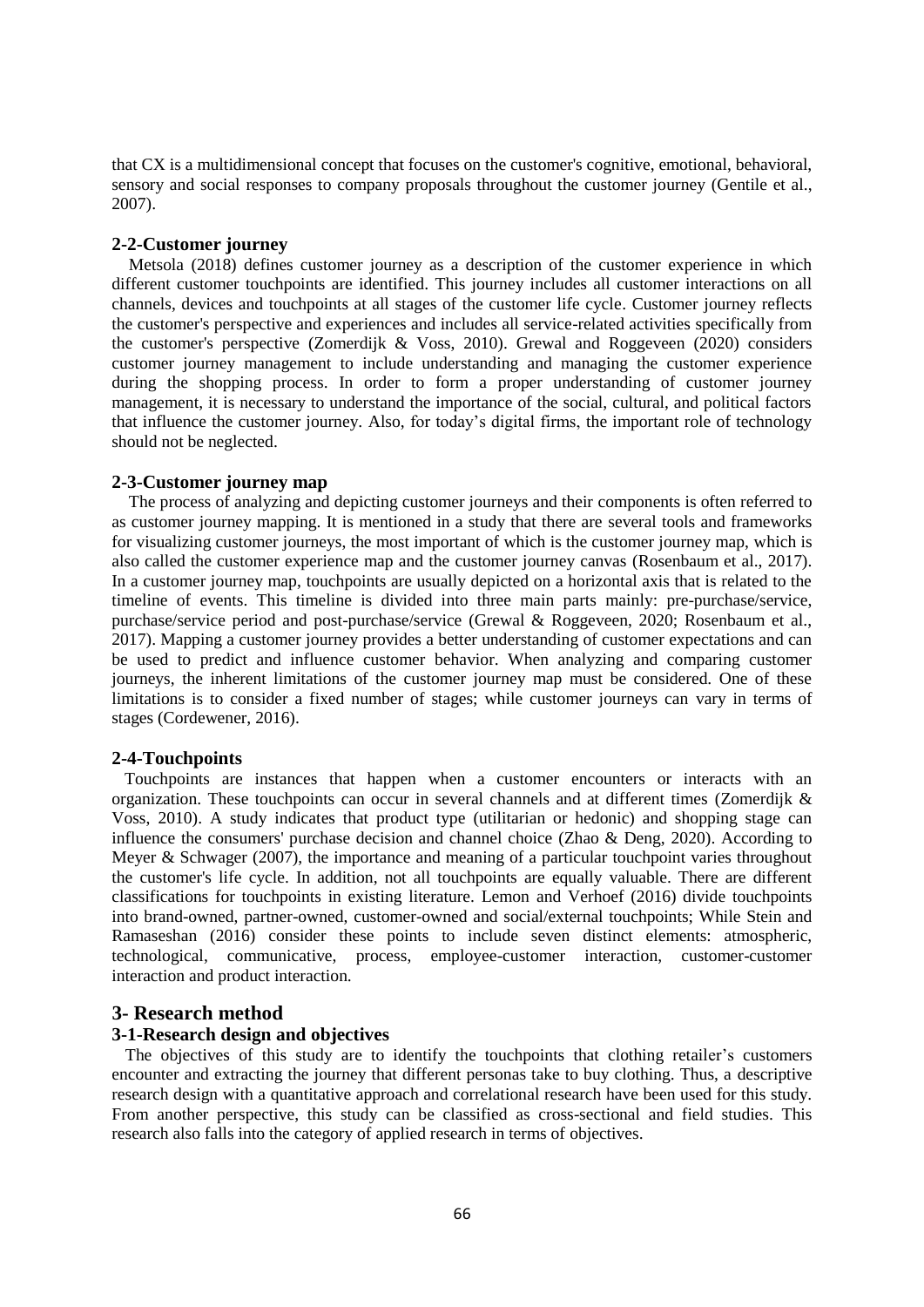#### **3-2-Data collection**

 In the present study, a survey in the form of a questionnaire survey has been used. This questionnaire was prepared and published online in various social media platforms such as Telegram, WhatsApp and LinkedIn and made available to different people over a period of one week. The survey questions were divided into three different groups related to the research objectives and in different formats including multiple choice (single-selection and multi-selection), dichotomous and a 5-point Likert scale.

### **3-3-Target population and sample**

Keeping in mind the goals of this research, all customers who have some experience in shopping at clothing retailers can be our target demographic. Therefore, these customers constitute our target population. In addition, in the present study, simple random sampling has been used to determine the sample and analyze input cases.

#### **3-4-Validity and reliability**

In the present study, the content of the questionnaire was designed based on the findings of previous studies relating to touchpoints, touchpoint types and various dimensions of the customer experience and a comprehensive review of the dimensions of the subject was performed; therefore, the questionnaire has content validity. In addition, Cronbach's alpha method and SPSS software were used to check the reliability of the questions. First, 30 questionnaires were distributed for the pilot test and the findings of these questionnaires were used to calculate the Cronbach's alpha value, which is equal to 0.762 and 0.651 for multiple choice questions and the Likert scale, respectively. This indicates acceptable internal consistency of the questionnaire and the results are generally acceptable. After determining the reliability of the questionnaire, the questionnaire was distributed among 109 other participants, and finally 139 unique answers were collected.

#### **3-5-Results analysis tool and approach**

Excel has been used to analyze the obtained information. In addition, the Python programming language has been used to perform persona analysis and classify journey maps. Descriptive statistics have been used to analyze the findings and identify the relationship between key variables. Clustering methods have also been used to obtain the main persona types from the collected data; because the purpose of research is to categorize people based on demographic attributes, psychological characteristics, their interests and goals and to form groups with maximum internal similarity among members as a particular persona. The data collected through the questionnaire were converted into categorical values after integration in the preparation stage. In their study, Huang (1998) discusses categorical data clustering algorithms and explains how the K-Mode clustering algorithm is a suitable method to use for such data. Therefore, the application of the K-Mode clustering algorithm for data analysis and persona creation in this research is justified.

#### **4- Findings and analysis**

 The following table (table 1) demonstrates the distribution of demographic characteristics of survey respondents.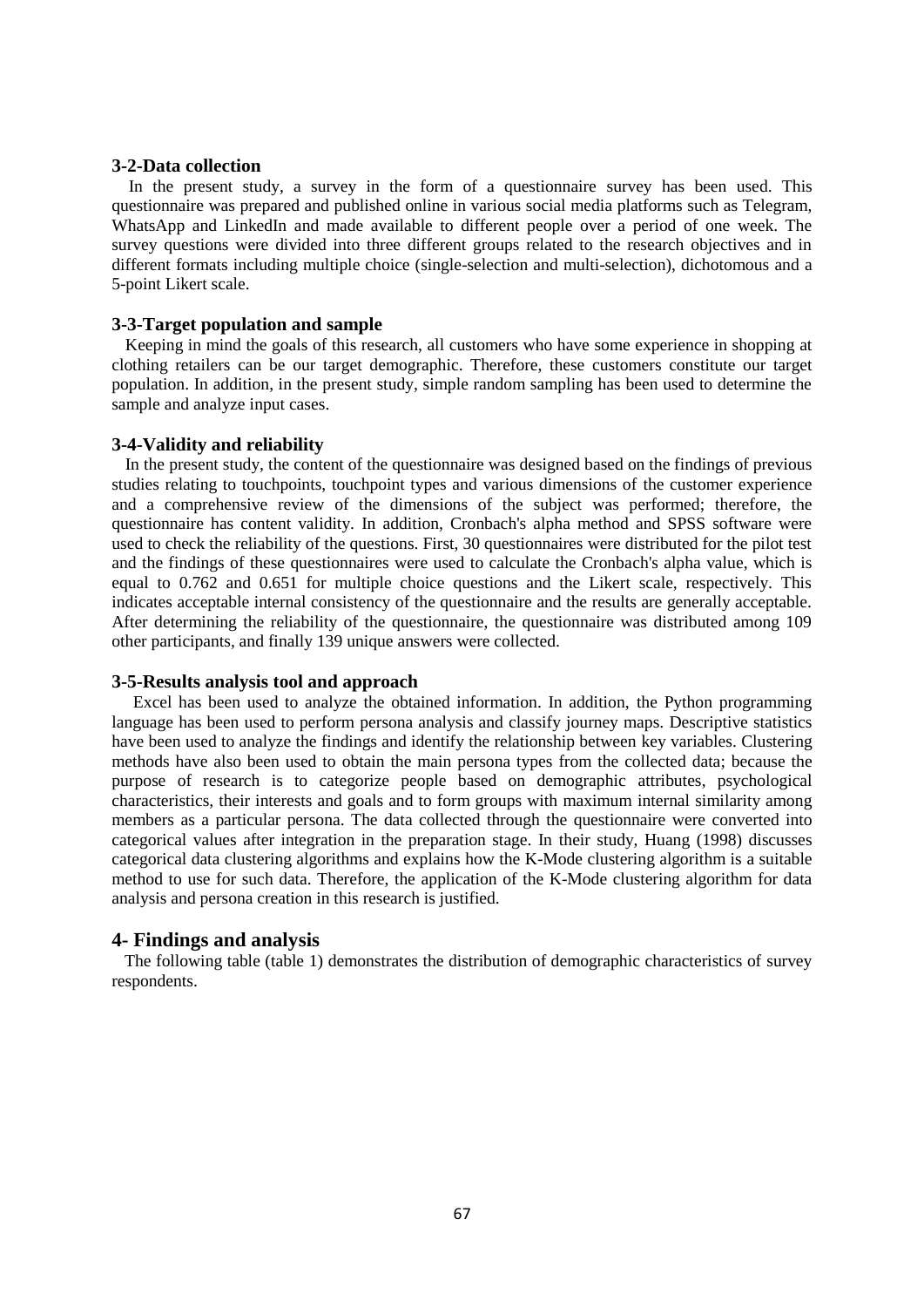| Gender                            | Female                                      | 88%                     | Marital         | Married   | 21% |
|-----------------------------------|---------------------------------------------|-------------------------|-----------------|-----------|-----|
|                                   | Male                                        | 12%                     | status          | Single    | 79% |
| Age                               | 17 and below                                | 5%                      |                 | Instagram | 77% |
|                                   | 18-22                                       | 42%                     |                 | Telegram  | 63% |
|                                   | $23 - 30$                                   | 40%                     | Used            | WhatsApp  | 62% |
|                                   | $31-40$                                     | 11%                     | social<br>media | Facebook  | 2%  |
|                                   | Above 40                                    | 2%                      |                 | YouTube   | 24% |
| Professional/employment<br>status | Student                                     | 66%                     |                 | Others    | 10% |
|                                   | Has a job                                   | 19%                     |                 | Below 1   | 7%  |
|                                   | Freelancer                                  | 1.4%                    |                 | $1-2$     | 24% |
|                                   | Out of work but<br>seeking<br>opportunities | Online<br>hours<br>7.2% |                 | $2 - 3$   | 24% |
|                                   | Others                                      | 6.4%                    |                 | Above 3   | 45% |

#### **Table 1.** Distribution of demographic characteristics of respondents

General buying behavior of clothing retail customers can be summarized in the table 2.

| Search<br>method                            | In-store                              | 27.4% | Search                     | Search in a single store                    | 17.3%  |
|---------------------------------------------|---------------------------------------|-------|----------------------------|---------------------------------------------|--------|
|                                             | Online                                | 7.9%  | amount                     | Search in multiple stores                   | 82.7%  |
|                                             | <b>B</b> oth                          | 64.7% |                            | Often                                       | 16%    |
| Shopping<br>method<br>preference            | In-store                              | 54%   | Interest in<br>fashion and | Occasionally                                | 43%    |
|                                             | Online                                | 8%    | trends                     | Rarely                                      | 32%    |
|                                             | Depends on the<br>product             | 38%   |                            | Never                                       | 9%     |
| Online<br>shopping<br>preference<br>reasons | Variety                               | 37%   | Tendency<br>to change      | Repetitive or similar product<br>preference | $\%47$ |
|                                             | Lack of desired<br>features in stores | 18%   |                            | New product/brand preference                | $\%53$ |
|                                             | Other reasons                         | 25%   | Shopping                   | Bigger in online shopping                   | 27%    |
|                                             | Not preferring<br>online shopping     | 20%   | basket size                | Bigger in in-store shopping                 | 73%    |

**Table 2.** General buying behavior of clothing retail customers

 In addition to the above results, further analysis has been conducted to understand the impact of different factors on customer buying behavior, whose results are presented in figures 1 through 4.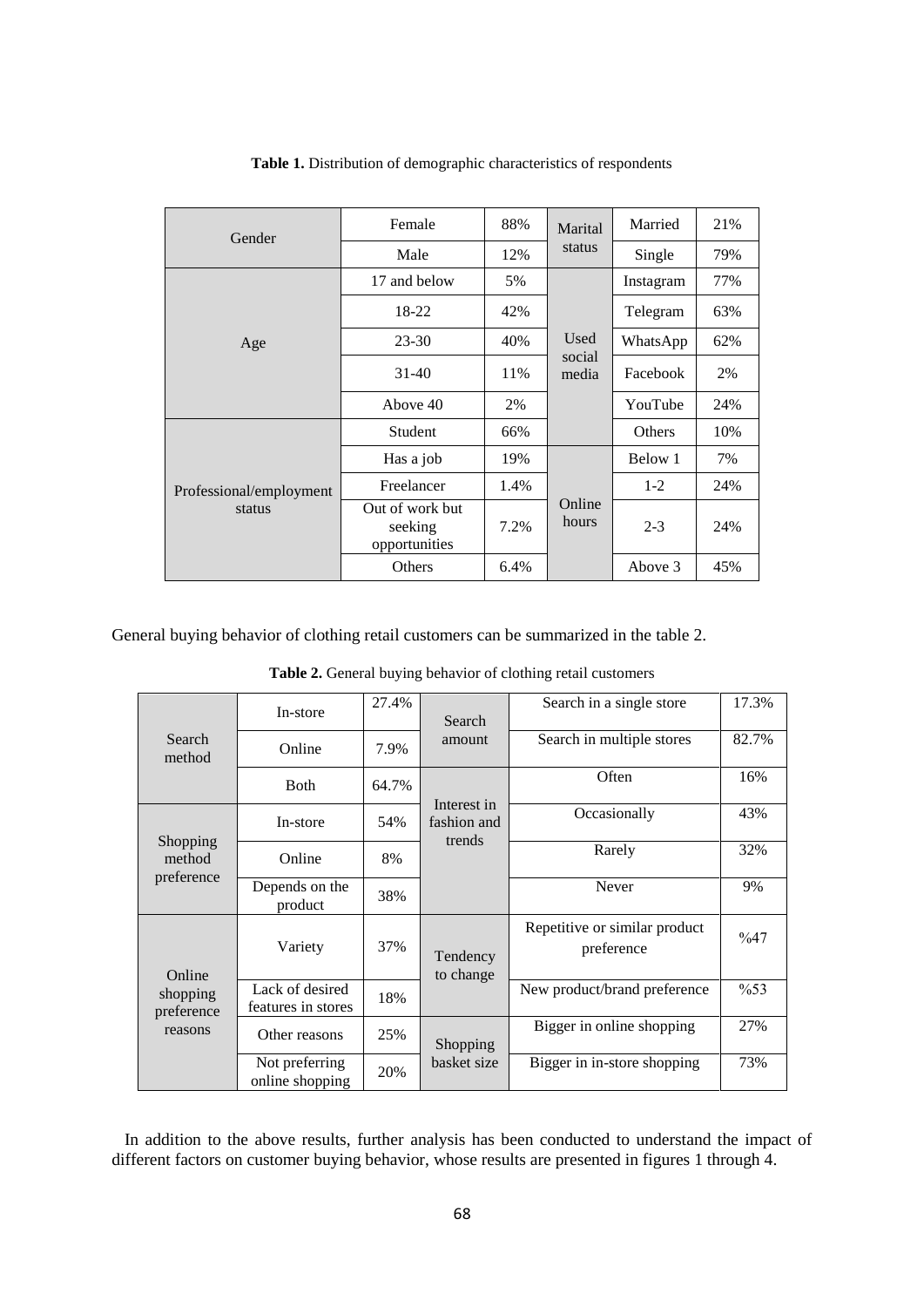Gender is one of the factors influencing customers' decision and buying behavior. Figure 1 shows the different shopping method preferences by gender. Accordingly, males do not prefer online shopping; females, on the other hand, consider all three shopping options, in-store, online and a combination of the two. In addition, it is clear that in both genders, in-store shopping preference is higher than other methods; therefore, the readiness of brands and stores to meet the needs of customers during in-store shopping is important.



**Fig 1.** Shopping method preference by gender

 Figure 2 demonstrates different shopping method preferences based on age. Customer's age affects the ability, way of thinking and different facilities available to them, which also affect people's buying behavior. The first result is that in-store shopping exists in all age categories and there is no category that in-store shopping is not the preference of its members; however, some of the other two methods do not exist in some age categories; for example, people above the age 40 do not prefer online shopping. People in age categories of 18-22 and 31-40 generally prefer shopping in-store. While people in the age category of 23-30 decide how to shop based on the type of product, with in-store shopping also being popular among this age group.



**Fig 2.** Shopping method preference by age

 Findings show that gender affects some aspects of customers' buying behavior. In figure 3 we analyzed how gender affects customers' desire to experience new products or brands. In females, the tendency to prefer a new brand or product is greater than the preference for a regular brand or product; while males mostly prefer to use the same or similar product or brands. How to use people's desire to repeat their experience with a store or brand and turn customers into loyal customers and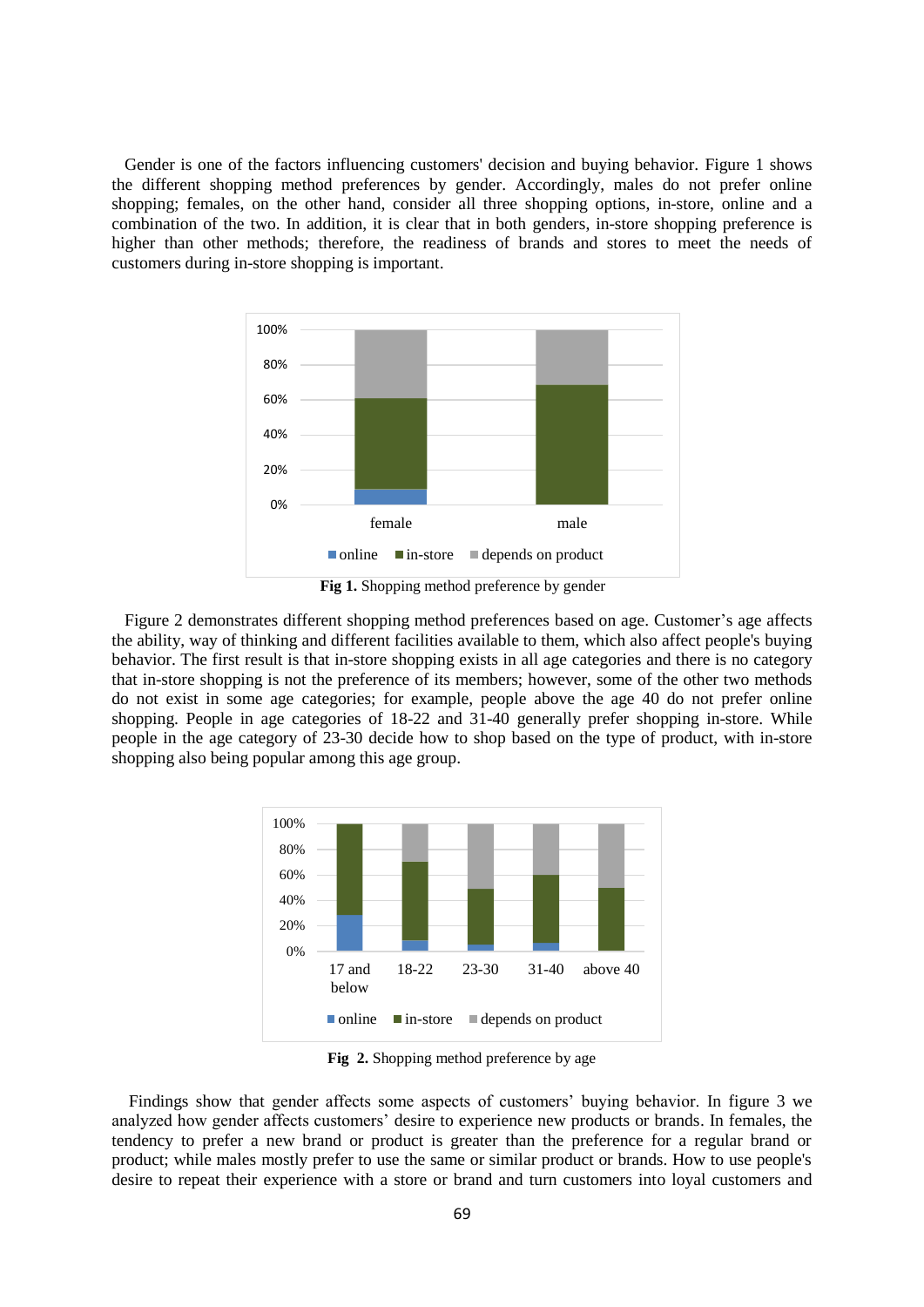ultimately make profit this way is important for clothing retailers. Lastly, in figure 4 we examined how customers are searching for the right product before purchasing clothes. Our results show that the percentage of people who search in more than one store (physical or electronic) is about five times higher than the number who search in a single store. It is clear from figure 4 that among males these 2 approaches are quite equal; among females, however, searches in more than one store are much more frequent than single-store searches. Therefore, a useful strategy for clothing retails and brands is to use methods to attract customers and especially increase the conversion rate of customers who spend less time for buying clothes and do their shopping in the first store.



 Persona is a representation of an ideal customer of a business based on market research and real data about current customers. If the customer journey map is accompanied by its persona, the information provided will be more useful and will enable strategic decisions to be made more effectively by experts; because in this case, demographic information, personality traits, interests and desires, sources of information and customer reasons for their decisions are provided along with effective touchpoints for that group of customers that allows us to better understanding them. This is possible if unique features are seen in each persona so that a specific decision can be made based on it for that particular group of customers. Accordingly, the K-Mode clustering algorithm has been used to identify different personas based on the collected data.

 To extract the personas, the data collected from questions related to identifying customers' buying behavior as well as their demographic information were used together. In addition, this study was conducted in the clothing retail sector in general; therefore, the number five has been used as a suitable approximation of the number of persons in clothing retailers.

 To analyze the customer journey of each persona we consider what Rosenbaum et al. (2017) have said about the customer journey map. They state that it should be avoided to depict comprehensive customer journey maps based on all possible touchpoints and instead more realistic journey maps should be visualized by collecting appropriate information from users to identify critical touchpoints as well as less important ones. Based on the above, in this study, the number 50% is considered as a decision criterion; this means if a touchpoint is expressed as an effective point by half of the customers or more, that point is more effective and more important in the customer journey.

 As mentioned, five different personas have been extracted based on the obtained data, and each persona's journey must be extracted separately. After performing the mentioned operations to determine the most effective touchpoints, we uncovered that based on the input data and identified personas, the journey of different personas are very similar and except for a few cases, in most of them effective touchpoints for different personas are quite similar; therefore, the customer journey that can be seen in below (table 3) can be generalized to all the personas and it can be described as the general customer journey in the clothing retail sector that is followed by most customers.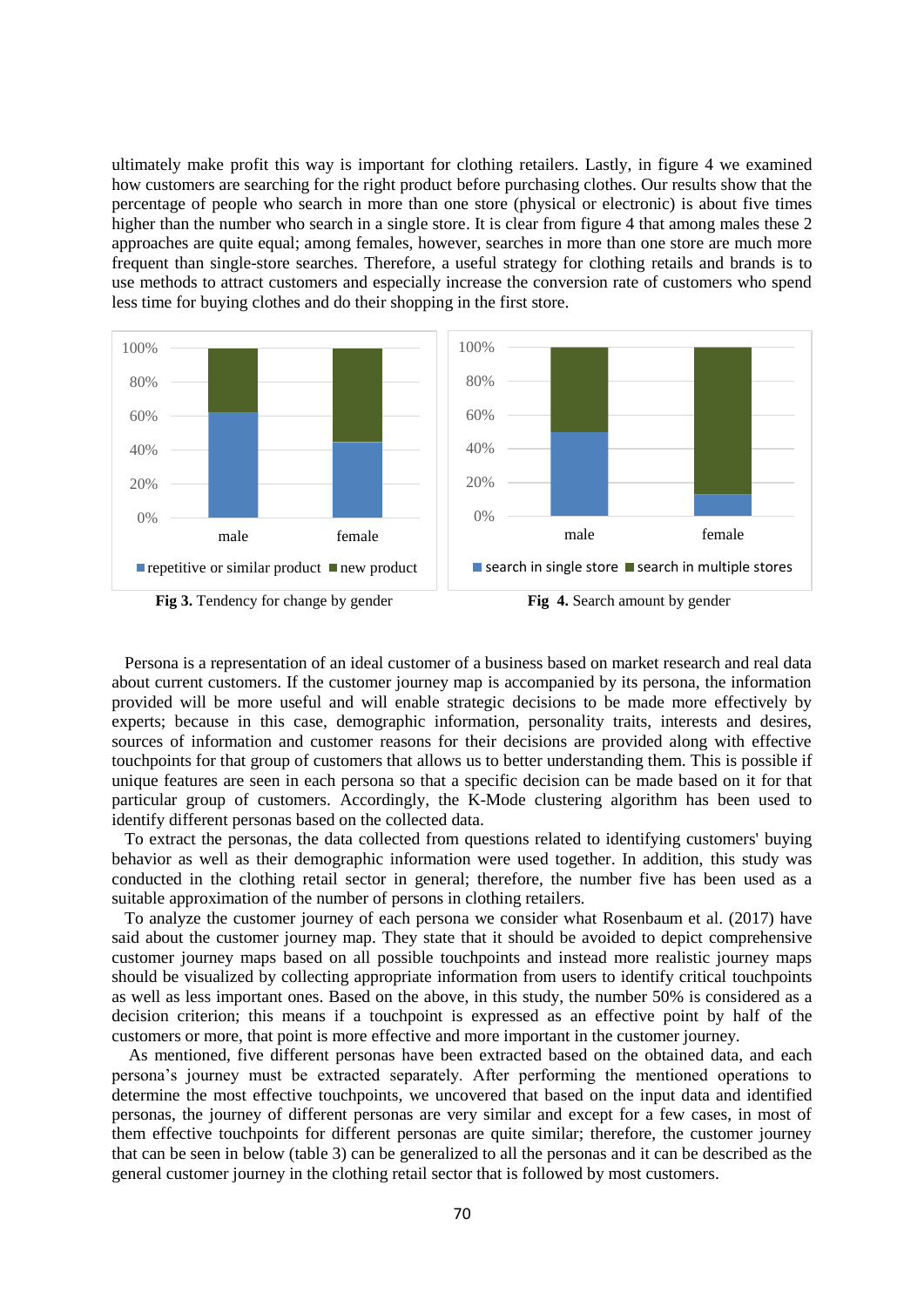| <b>Stages</b> | Pre-purchase                                                                                                                                                                                                                                                                                                                                                                                                    |                                                                                                                                                                                                                                                                                                                                                  | Purchase                                                                                                                                                                                                                                                                                                                                                                                                                                                                                                 | Post-purchase                                                                                                                                                                                                                                                                                                                       |  |
|---------------|-----------------------------------------------------------------------------------------------------------------------------------------------------------------------------------------------------------------------------------------------------------------------------------------------------------------------------------------------------------------------------------------------------------------|--------------------------------------------------------------------------------------------------------------------------------------------------------------------------------------------------------------------------------------------------------------------------------------------------------------------------------------------------|----------------------------------------------------------------------------------------------------------------------------------------------------------------------------------------------------------------------------------------------------------------------------------------------------------------------------------------------------------------------------------------------------------------------------------------------------------------------------------------------------------|-------------------------------------------------------------------------------------------------------------------------------------------------------------------------------------------------------------------------------------------------------------------------------------------------------------------------------------|--|
| <b>Steps</b>  | Consideration                                                                                                                                                                                                                                                                                                                                                                                                   | Evaluation                                                                                                                                                                                                                                                                                                                                       | Purchase                                                                                                                                                                                                                                                                                                                                                                                                                                                                                                 | Use                                                                                                                                                                                                                                                                                                                                 |  |
| Touchpoints   | Advertising on<br>٠<br>websites<br>Advertising on<br>٠<br>social media<br>Advertising by<br>$\bullet$<br>influencers and<br>bloggers<br>Social media<br>$\bullet$<br>accounts<br>Search engine<br>$\bullet$<br>results<br>Shop window and<br>$\bullet$<br>its appearance<br>Appearance of<br>$\bullet$<br>website and social<br>media accounts<br>Useful and related<br>$\bullet$<br>content on social<br>media | Customer<br>reviews on<br>websites and<br>social media<br>Word of mouth<br>٠<br>In-store service<br>$\bullet$<br>Online service<br>٠<br>Appearance of<br>website and<br>social media<br>accounts<br>Website interface<br>$\bullet$<br>Product<br>$\bullet$<br>categories<br>Product<br>$\bullet$<br>information and<br>details<br>Payment method | Product pictures<br>$\bullet$<br>and videos with<br>details<br>In-store<br>$\bullet$<br>atmospheric<br>elements (color,<br>light, music, scent)<br>Graphics and<br>$\bullet$<br>design elements of<br>websites and social<br>media accounts<br>Store layout<br>٠<br>Store staff<br>$\bullet$<br>behavior<br>Products price<br>$\bullet$<br>Products quality<br>$\bullet$<br>Products discount<br>$\bullet$<br>Variety of products<br>$\bullet$<br>Touching and<br>$\bullet$<br>trying on the<br>products | Trying on<br>$\bullet$<br>products at<br>home<br>Returning the<br>products<br>Contact the<br>seller<br>Discount for<br>$\bullet$<br>future<br>purchases<br>Loyalty<br>$\bullet$<br>programs and<br>customer club<br>Review<br>products and<br>share<br>experiences<br>Advertising<br>$\bullet$<br>based on<br>previous<br>purchases |  |

**Table 3.** General customer journey map of clothing retail customers

### **5- Conclusion**

 One of the results of this research is that despite the large number of potential touchpoints that customers encounter when interacting with different brands and stores, specific and fixed touchpoints are considered more effective by different types of customers; therefore, by using such touchpoints to map a customer's journey, specialists in this field can focus on improving specific important touchpoints. As the total number of potential touchpoints is large and their creation or improvement is costly and time consuming due to this variety, if the customer journey is not properly identified, businesses may mistakenly focus on touchpoints that do not have much impact on the customer interaction with the brand or store.

 According to the information obtained from the identified customers and personas, the customer journeys of different personas are very similar in this sector, and except for a few cases, the effective touchpoints for customers of different groups are similar despite the differences in some features between groups; therefore, a general customer journey in the clothing retail sector is followed by most customers, with our results indicating that considering several different personas has little effect on taking effective actions and it is better to focus on a general journey experienced by most customers. It should be noted that the customer journey map is a strategic tool that may initially be costly and time consuming to use, but due to the nature of this new approach that directly reflects the opinions of customers and their buying behavior, its application can increase customer satisfaction in the long run and as a result increase loyalty and long-term profit for the business that makes use of it. To get the best results from using and managing customer journey maps, it is important to constantly update the data from direct interaction with the customers through various channels as well as take advantage of different business functional teams and their opinions. Use of specialized tools for real time data capture in this regard, such as newer CRM platforms, can be vital in this regard. Also, using data analysis methods and tools such as machine learning methods alongside the expert opinions of managers and marketing analysts can provide a more complete and comprehensive view needed to better CX.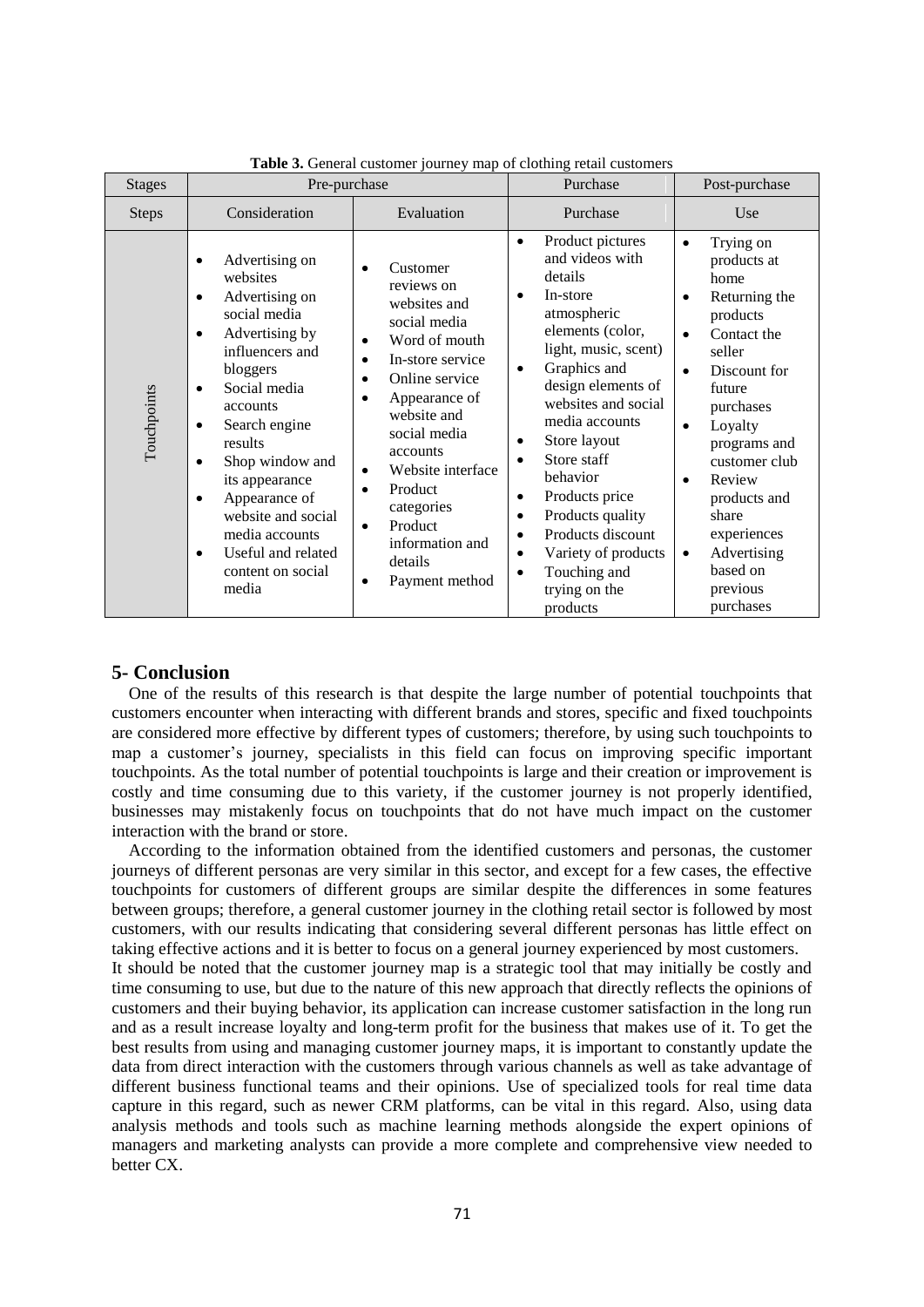In order to further develop this research, the following items can be suggested:

One of the limitations of this research is the lack of access to customers of a specific brand or business in the clothing retail sector. This limitation is mainly due to the current epidemic of Covid-19. If possible, arranging more comprehensive interviews and focusing on the customers of a particular brand or business and including customers' feelings at any touchpoint or steps of the purchase, as well pain points and challenges of customers in the journey map, can provide a more comprehensive insight into the needs and expectations of customers as it can leads to effective actions that improve their CX.

 The current research method can also be used to study the customer experience in other retail sectors. The more information collected in this case and the more common methods of data analysis are used in the analysis of the data obtained, the more insight can be gained.

#### **References**

Berry, L. L., Carbone, L. P., & Haeckel, S. H. (2002). Managing the Total Customer Experience. *MIT Sloan Management Review*. [https://www.researchgate.net/publication/266277275B.](https://www.researchgate.net/publication/266277275B)

Joseph Pine II and James H. Gilmore. (n.d.). *Welcome to the Experience Economy*. Harvard Business Review. Retrieved May 29, 2021, fro[m https://hbr.org/1998/07/welcome-to-the-experience-economy](https://hbr.org/1998/07/welcome-to-the-experience-economy)

Blythe, J., & Sethna, Z. (2013). *Consumer Behavior*. SAGE Publications Ltd.Cordewener, M. (2016). *Customer journey identification through temporal patterns and Markov clustering*. [M.S. thesis, Eindhoven University of Technology].

Duncan, E., Jones, C., & Rawson, A. (2013). *The Lean Management Enterprise A system for daily progress, meaningful purpose, and lasting value*.

Gentile, C., Spiller, N., & Noci, G. (2007). How to Sustain the Customer Experience: An Overview of Experience Components that Co-create Value with the Customer. *European Management Journal*, *25*(5), 395–410.<https://doi.org/10.1016/j.emj.2007.08.005>

Grewal, D., & Roggeveen, A. L. (2020). Understanding Retail Experiences and Customer Journey Management. *Journal of Retailing*, *96*(1), 3–8.<https://doi.org/10.1016/j.jretai.2020.02.002>

Huang, Z. (1998). Extensions to the k-Means Algorithm for Clustering Large Data Sets with Categorical Values. *Data Mining and Knowledge Discovery*, *12*, 283–304.

Ismail, A. R. (2011). Experience marketing: An empirical investigation. *Journal of Relationship Marketing*, *10*(3), 167–201[. https://doi.org/10.1080/15332667.2011.599703](https://doi.org/10.1080/15332667.2011.599703)

Lemon, K. N., & Verhoef, P. C. (2016). *Understanding Customer Experience throughout the Customer Journey*.

Metsola, T. (2018). *A Framework for Understanding the Usage of the Customer Journey in Marketing Automation*. [M.S. thesis, Eindhoven University of Technology]

Meyer, C., & Schwager, A. (2007). *Understanding Customer Experience*[. www.hbr.org](http://www.hbr.org/)